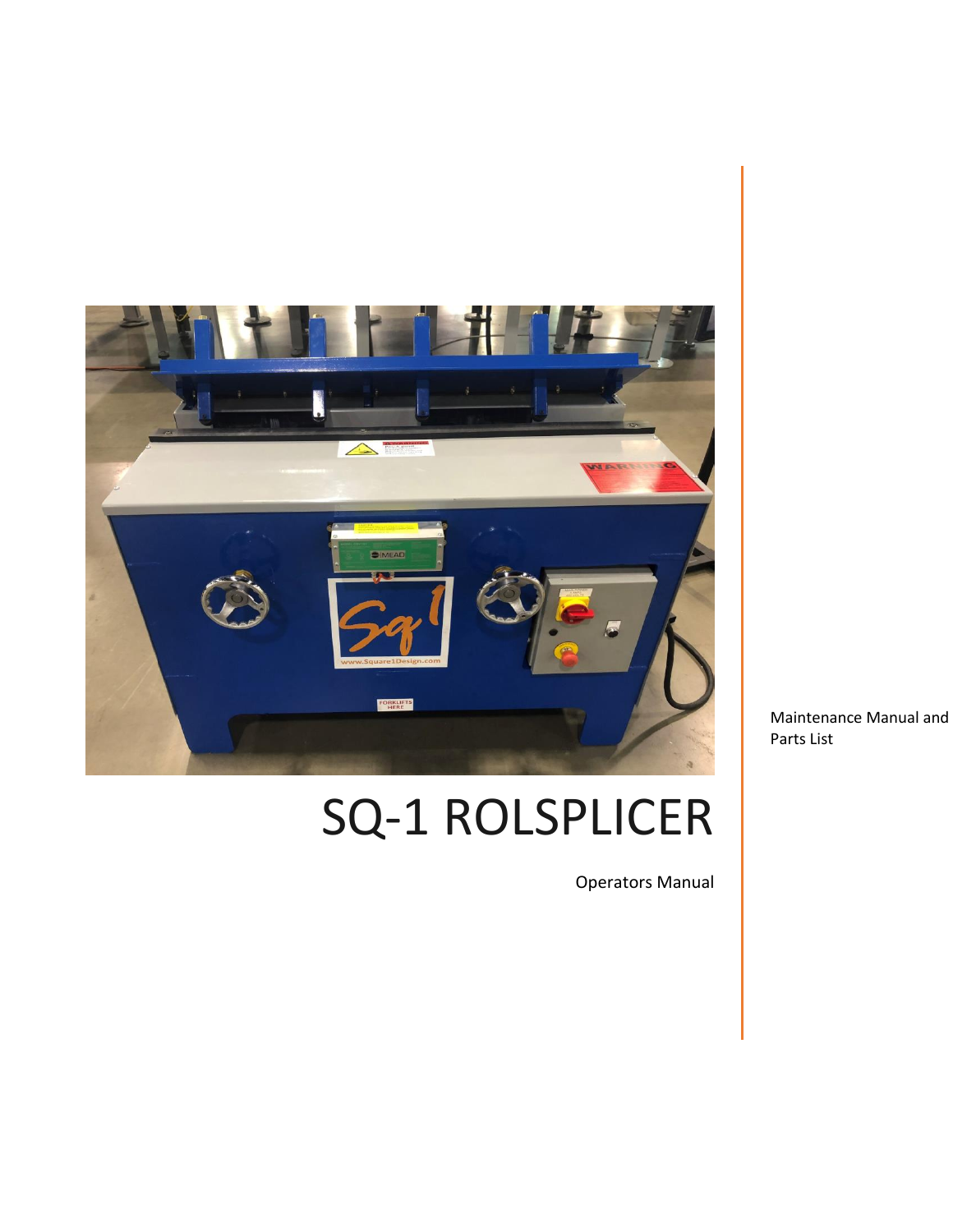# **FOREWORD**

#### **This manual explains the proper maintenance of Square 1 Design Rolsplicer as well as the daily**

**lubrication and periodic inspection procedures.** Please read this manual thoroughly even though you may already be familiar with other Square 1 Design equipment, because it contains the most current information about the Square 1 Design Rolsplicer. This manual has been based on the standard Square 1 Design Rolsplicer. If you have any questions on modifications to your equipment, please contact Square 1 Design., or your sales representative. Square 1 Design reserves the right to make any changes or modifications to this manual or its Rolsplicer without giving notice and without incurring obligation.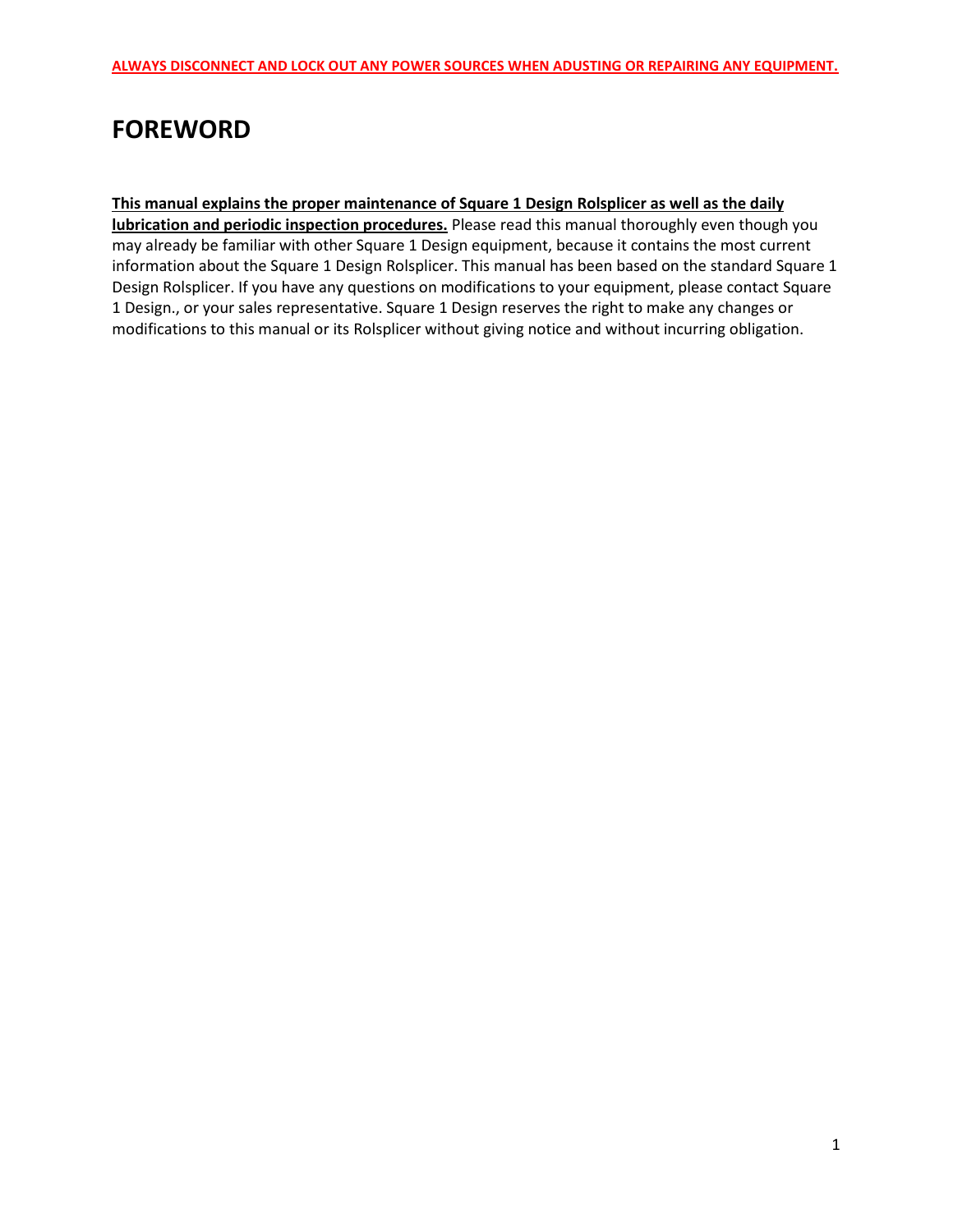## **CONTENTS**

| Foreword                                              | Page 1  |
|-------------------------------------------------------|---------|
| <b>Before Initial Operation</b>                       | Page 3  |
| <b>General Description</b>                            | Page 4  |
| Operation of Rolsplicer                               | Page 5  |
| Safety and Maintenance                                | Page 5  |
| <b>Safety Guidelines</b>                              | Page 6  |
| Safety Checklist                                      | Page 7  |
| Maintenance                                           | Page 8  |
| <b>Rolsplicer Description</b>                         | Page 9  |
| <b>Operating Instructions</b>                         | Page 10 |
| Roller Adjustment                                     | Page 11 |
| Automatic Lid Speed Adjustment                        | Page 11 |
| <b>Splicing Sequence</b>                              | Page 12 |
| Cleaning, Lubrication, and Inspection                 | Page 13 |
| Trouble Shooting and Repair                           | Page 14 |
| Warranty                                              | Page 15 |
| <b>Ordering of Replacement Parts</b>                  | Page 16 |
| Detail A: Idler Assembly                              | Page 17 |
| Detail B: Lid and Clamping Cylinders                  | Page 17 |
| Detail G: Cam Valve, Pneumatic Valve and Bearings     | Page 18 |
| Detail C: Two Hand No Tie-Down and Pressure Regulator | Page 19 |
| Detail D: Drive and Motor Sprockets (Bottom View)     | Page 20 |
| Detail E: Air Diagram                                 | Page 21 |
| Detail F: Home Position for Timing                    | Page 22 |
| <b>Replacement Parts List</b>                         | Page 23 |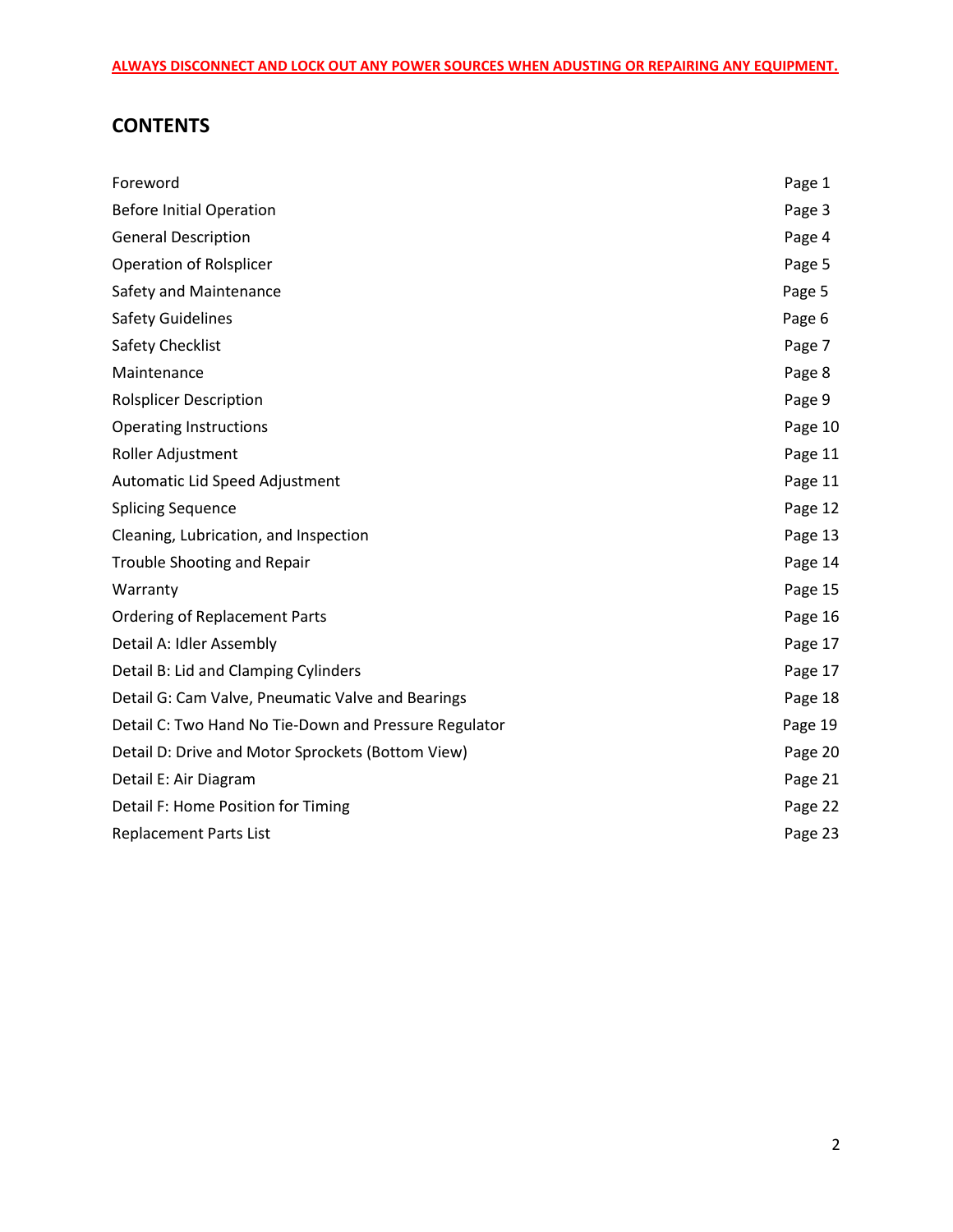## **BEFORE INITIAL OPERATION**

- **Please read this manual thoroughly.** This will give you a complete understanding of a Square 1 Design Rolsplicer and permit you to operate it correctly and safely.
- **Identify and inform ALL employees who will operate or be near the Square 1 Design equipment of ALL safety concerns in this manual and on the production floor.** It is very important from the employees, employers, and manufacturers standpoint that employee's safety comes above all else. The employer should make sure any employee who either operates or works near the equipment has been properly trained and given written notice of any and all safety concerns on the production floor.
- **Always perform pre-operation check and periodic maintenance**. This will help prevent sudden malfunctions (due to poorly maintained equipment), improve work efficiency, and help insure safe working conditions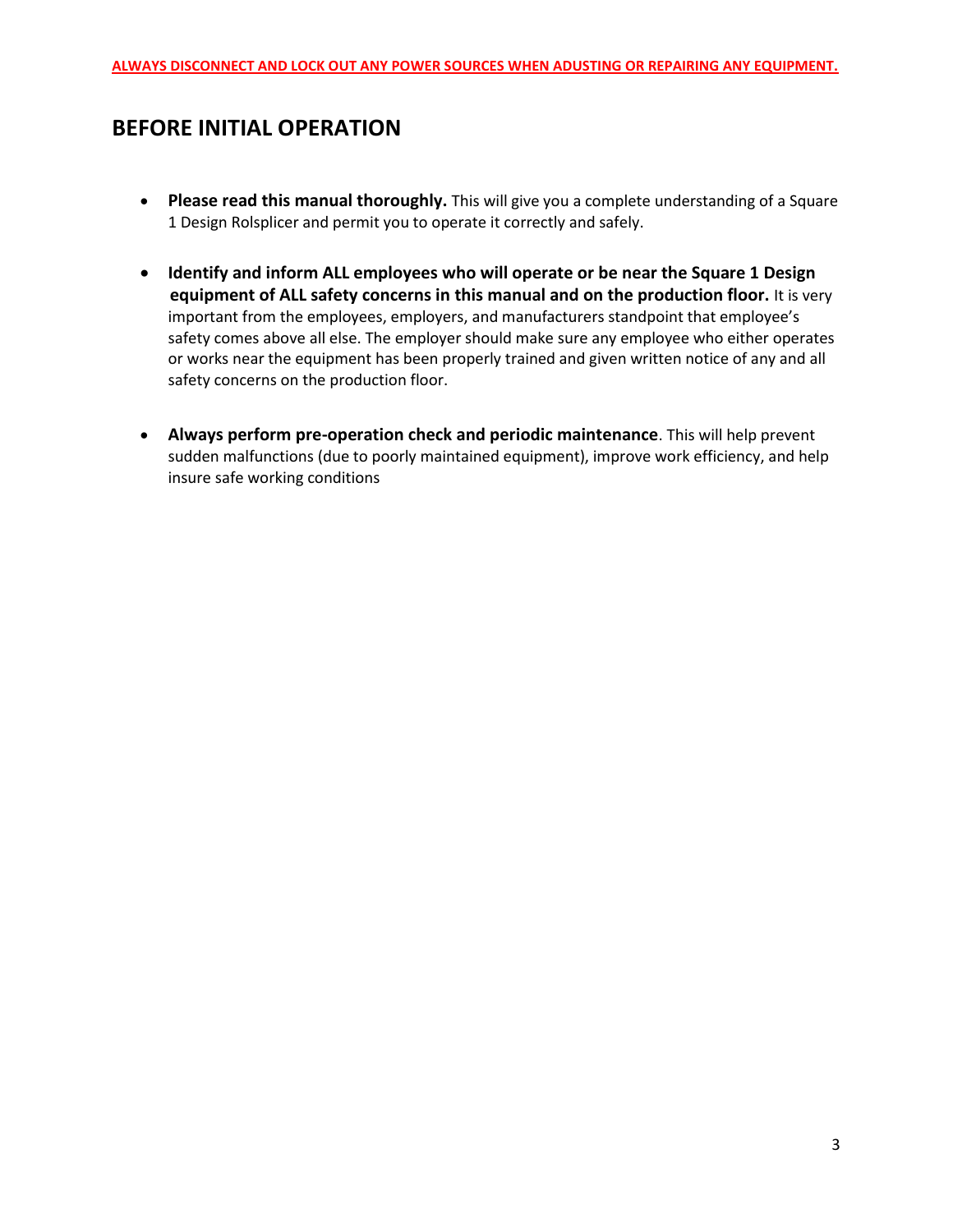## **GENERAL DESCRIPTION**

.

- The Square 1 Design Rolsplicer is designed to produce chord splices with 2x3, 2x4 and 2x6 lumber. Continuous splicing without clamping, in seconds rather than minutes is possible with this technically advanced machine. The unique double roll consistently produces the tightest possible splices.
- Although the Rolsplicer has a rugged yet simple design, the following prescribed operational and maintenance procedures will assure optimum production over the lifetime of the machine. These procedures are outlined in this manual.
- Appropriate Safety Guards and Switches are provided for the protection of the operator. Nevertheless, it is necessary for all operating procedures to be followed exactly as specified.
- This manual is a guide for operating, cleaning, lubricating, inspecting and adjusting the SQ-1 Rolsplicer. Strict adherence to these procedures will ensure an efficient operation and optimum utilization of the machine.

The model # and serial #'s are located on the Inside of the Electrical Panel of the Square 1 Design Rolsplicer. This information will be needed when contacting Square 1 Design & Manufacture Inc. for service information. Any information that is needed can be obtained by contacting your sales representative or:

# **SQUARE 1 DESIGN & MANUFACTURE, INC.**

**1 Clark Road Shelbyville, IN 46176 Phone: +1-866-647-7771 Fax: +1-866-646-5771 [Sales@Square1Design.com](mailto:Sales@Square1Design.com)**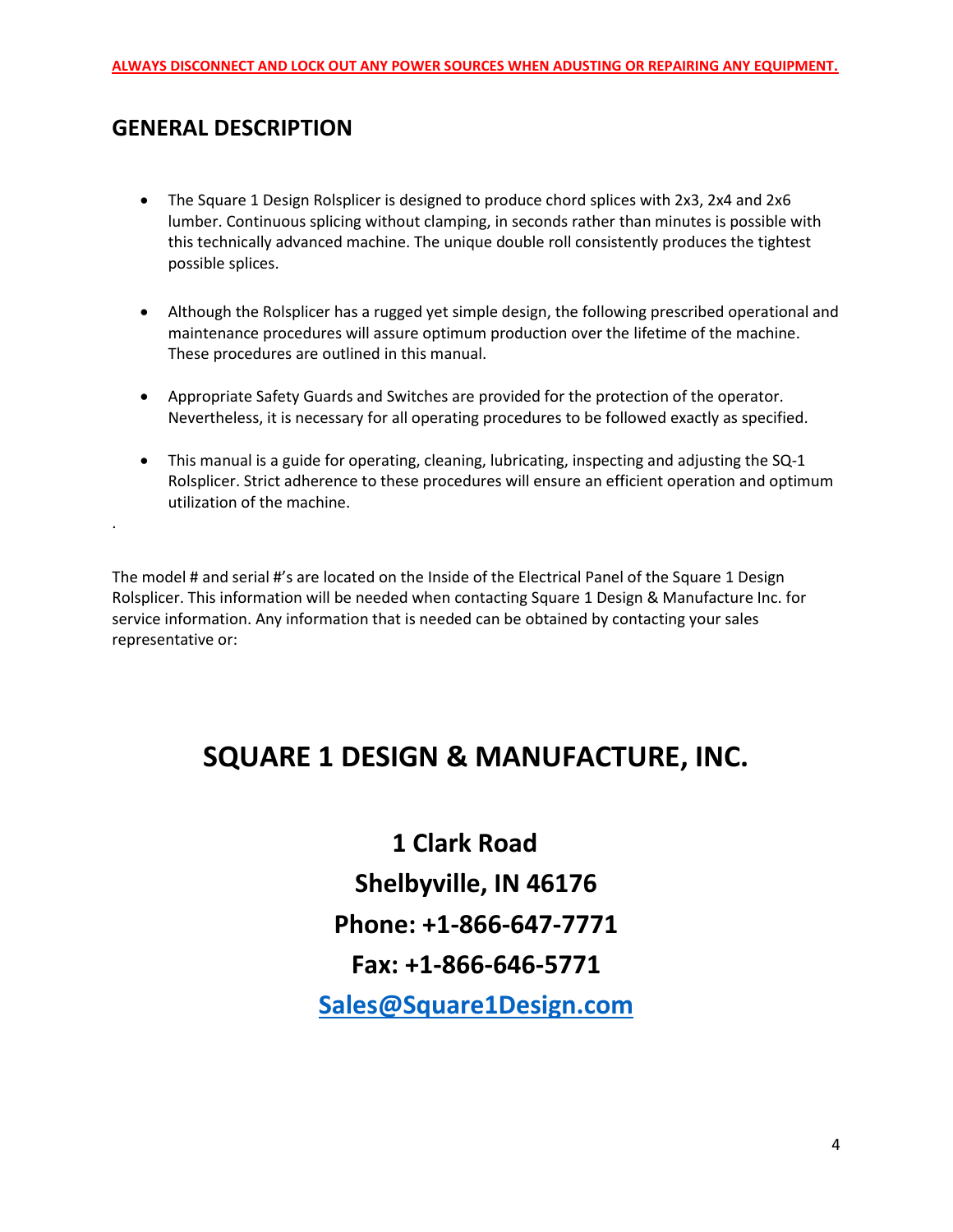## **OPERATION OF THE ROLSPLICER**

The Square 1 Design Rolsplicer is very simple to operate and maintain. Square 1 Design suggests that operation of the Square 1 Design equipment proceed in the following manner:

- 1. Everyone near the machine read the manual so general safety guidelines can be identified.
- 2. Everyone near the machine identify the safety devices and how they operate.
- 3. Perform daily, weekly and monthly safety and maintenance analysis.
- 4. Correct any problems before operation of the equipment.

5. Check the area before beginning to be certain no employees or obstacles are near the machine.

6. Once the machine is started check the safety devise operation.

# **SAFETY AND MAINTENANCE**

- Employee safety is a key concern at Square 1 Design manufacturing and should also be at your production facility. It is important to stress safety concerns around any type of production equipment because serious injury can occur without the proper training and supervision.
- Square 1 Design suggests that any employee who will operate or work around this equipment be given the opportunity to read this manual and receive training from qualified personnel at your facility.
- With proper maintenance, the equipment and work area become safer. So, in accordance with common safety practices, proper maintenance is just as important. Square 1 Design has the following list of general safety and maintenance guidelines that should accompany any safety standards your company has established.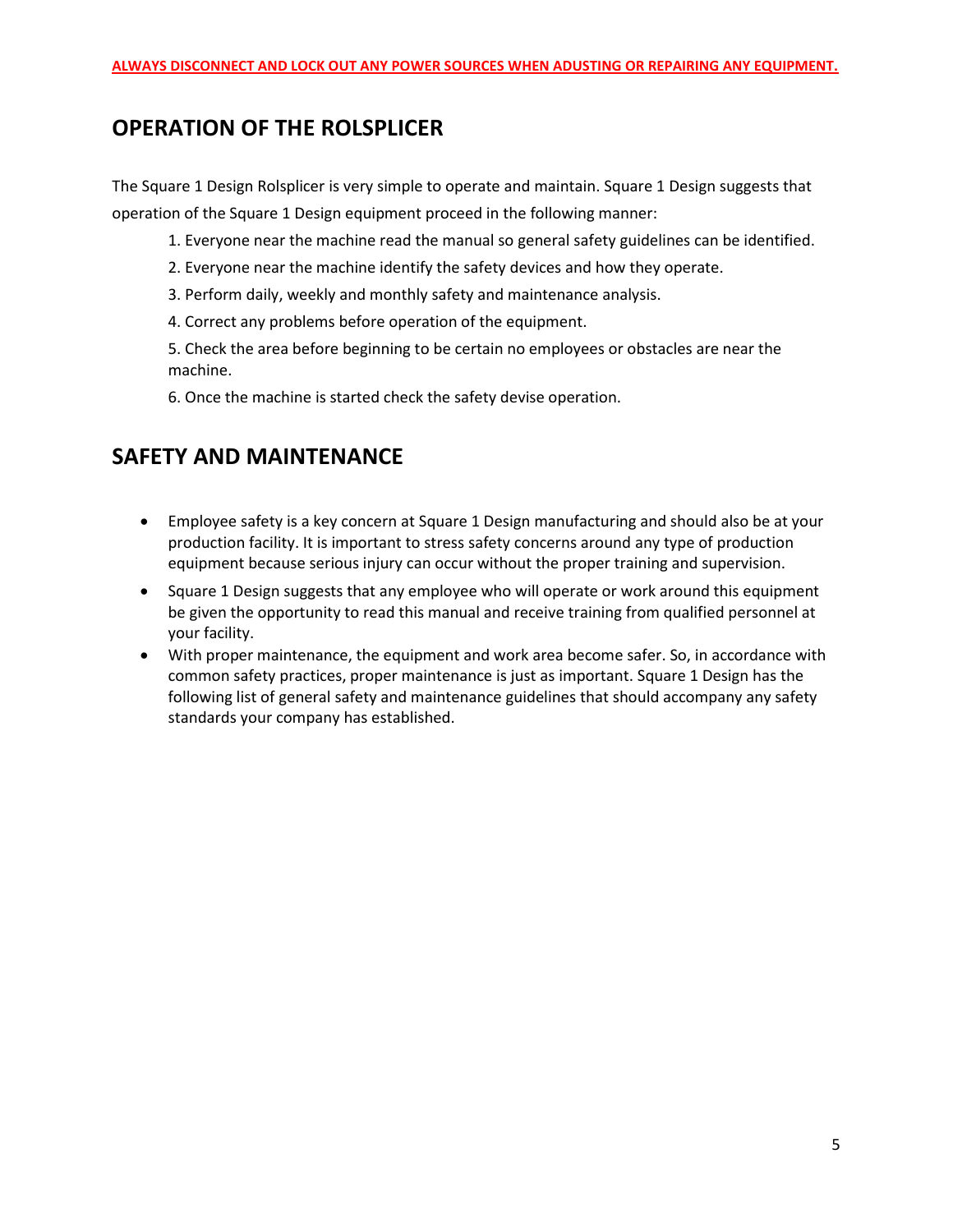# **SAFETY GUIDELINES**

**1. Cleanliness:** The area surrounding the Square 1 Design Rolsplicer must be checked daily for any obstructions such as loose lumber or plates that could affect the normal operation of the machine.

**2. Operate new equipment with special caution:** People are sometimes overconfident that new equipment will work just like old equipment. This is not always true; a special caution should be taken around the Square 1 Design Rolsplicer.

**3. Proper equipment use**: The proper equipment should be worn by individuals working on or near the Square 1 Design Rolsplicer to prevent injury. Loose fitting clothing that can be caught in the machine or on a splice itself should **NOT** be worn. Safety glasses must be worn for the protection of the employees. Employees without the proper equipment should not be allowed near the Square 1 Design Finish Roller. It is management's responsibility to enforce these guidelines. It also becomes the employee's responsibility to make sure these guidelines are enforced.

**4. Emergency Stop should be identified and proven to be in proper working order:** All employees who will be working on or near the Square 1 Design Rolsplicer should know how the safety features work. Each employee should also confirm the machine is operating properly. If any employee notices the equipment may be malfunctioning in any way, a supervisor is to be notified immediately. The power to the equipment is to be locked down until the problem can rectified.

**5. Disconnect and lock out all power sources before any maintenance or repair is to take place:** It is important for the equipment's power to be disconnected and locked out to prevent an accidental start up, whether by another employee or workers error.

**6. Never stand between a Square 1 Design Finish Roller and a SPLICE!** This can result in injury or death. Be smart do not stand between the machine and the object it is getting ready to press.

**7. Follow the safety checklist every day:** The following checklist should be followed every day to ensure employee safety and a safe working environment.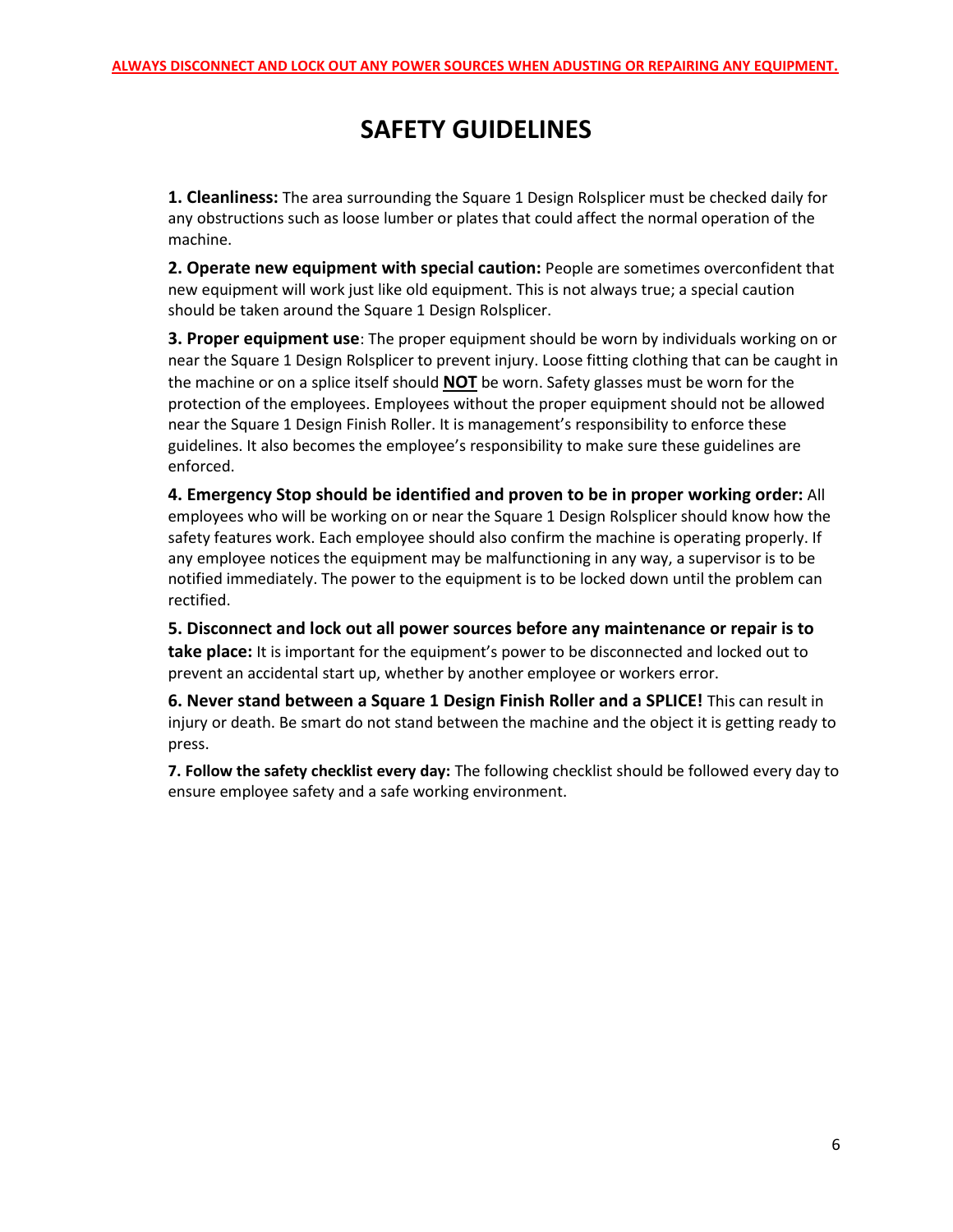# **SAFETY CHECKLIST**

#### **Daily:**

- A. Check to make sure the machine stops properly when the Emergency Stop is activated.
- B. Check for unusual noise, overheating, oil leaks or other unusual characteristics.
- C. Check the area surrounding the Square 1 Design Rolsplicer for cleanliness.
- D. Perform daily maintenance
- E. Be sure area is clear of people when starting the machine.

F. Check to be sure everyone around the Square 1 Design Rolsplicer is wearing the proper equipment.

#### **Weekly:**

- A. Check the bearings for wear.
- B. Visually inspect motors and gearboxes for excessive dirt, heat, or dust.
- C. Check ventilation openings to assure they are not clogged by dirt or dust
- D. Check all bolts, nuts, and screws and tighten as needed.
- E. Check drive chain tension and tighten as required.
- F. Check oil level in the drive unit and add proper amount if necessary.

G. Use compressed air to remove sawdust and dirt build-up on the system and around the bearings. \*

#### **\* Wear eye protection when using the compressed air.**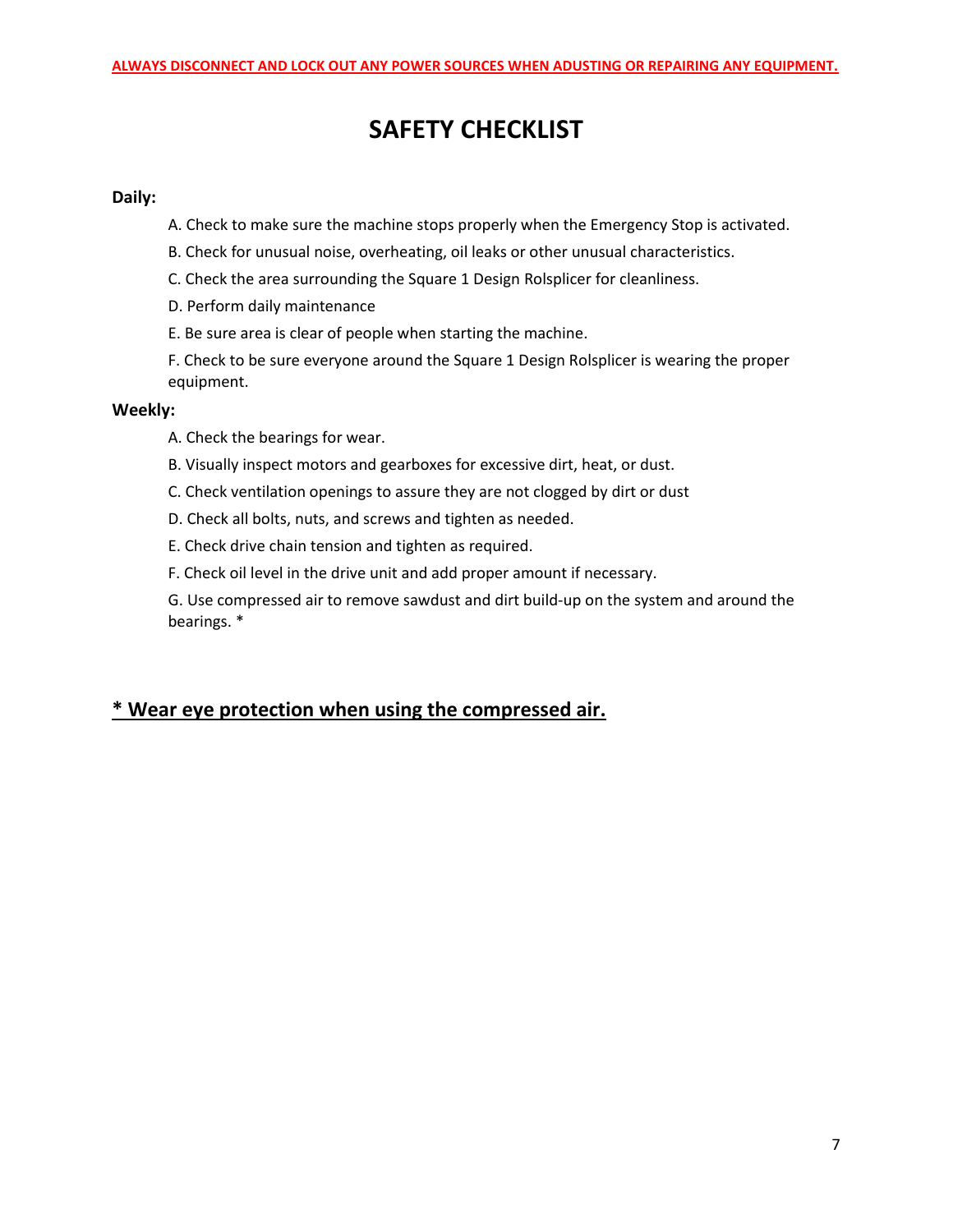#### **MAINTENANCE**

As mentioned earlier, keeping the Square 1 Design Rolsplicer well maintained makes the work environment safer and allows reliable production for many years. Maintenance on the Square 1 Design Rolsplicer consists of lubricating the machine and chain, and tightening all nuts and bolts. The following maintenance schedule MUST be followed.

#### **Motors:**

The bearings require no additional lubricant throughout the life of the motor.

#### **Drive Unit:**

During the oil change process, the magnetic drain plug should be thoroughly cleaned and reinstalled to prevent leakage.

#### **Chain:**

Non-detergent petroleum base oil should be used weekly.

#### **Grease Fittings:**

The SQ-1 Rolsplicer uses sealed bearing and do not require additional grease.

#### **Nuts & Bolts:**

All nuts and bolts must be checked and tightened before operation on the Square 1 Design Rolslpicer.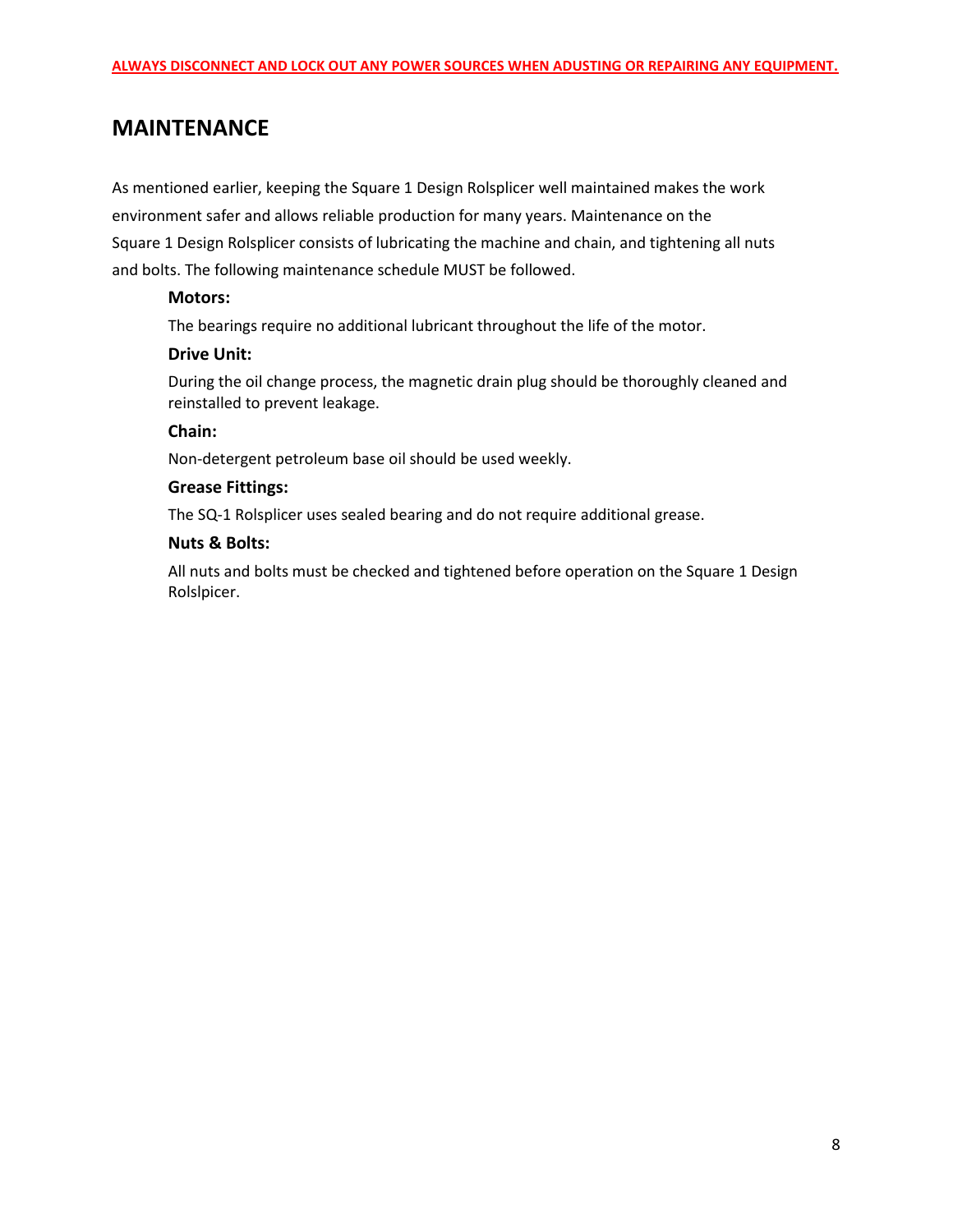# **Rolsplicer Description**

- A 3 HP gear motor, installed in a horizontal position, provides power. The motor nameplate includes wiring data. In any case, local electrical codes provide guidelines for hook-up of electrical equipment.
- Compressed air is used to operate the lumber hold down lid and splice plate clamps. Four inserts with wheels pressing on the lumber are part of the lid. They can be adjusted to accommodate the three lumber sizes for which the machine was designed.
- Our mechanically driven, synchronized half rollers in two sets run simultaneously. These connect to a chain and sprocket system mounted at the opposite ends of four shafts. The sprockets are mounted in bushings, while the rollers are mounted in flanged bearings.
- Heavy steel plate sides are secured with screws on all four sides of the welded solid steel frame. Safety covers on each side of the top protect the operator form possible injury. Operating buttons are located on the side on the operator's side. Adjustment wheels for controlling roller pressure are positioned on the side cover where the operator stands.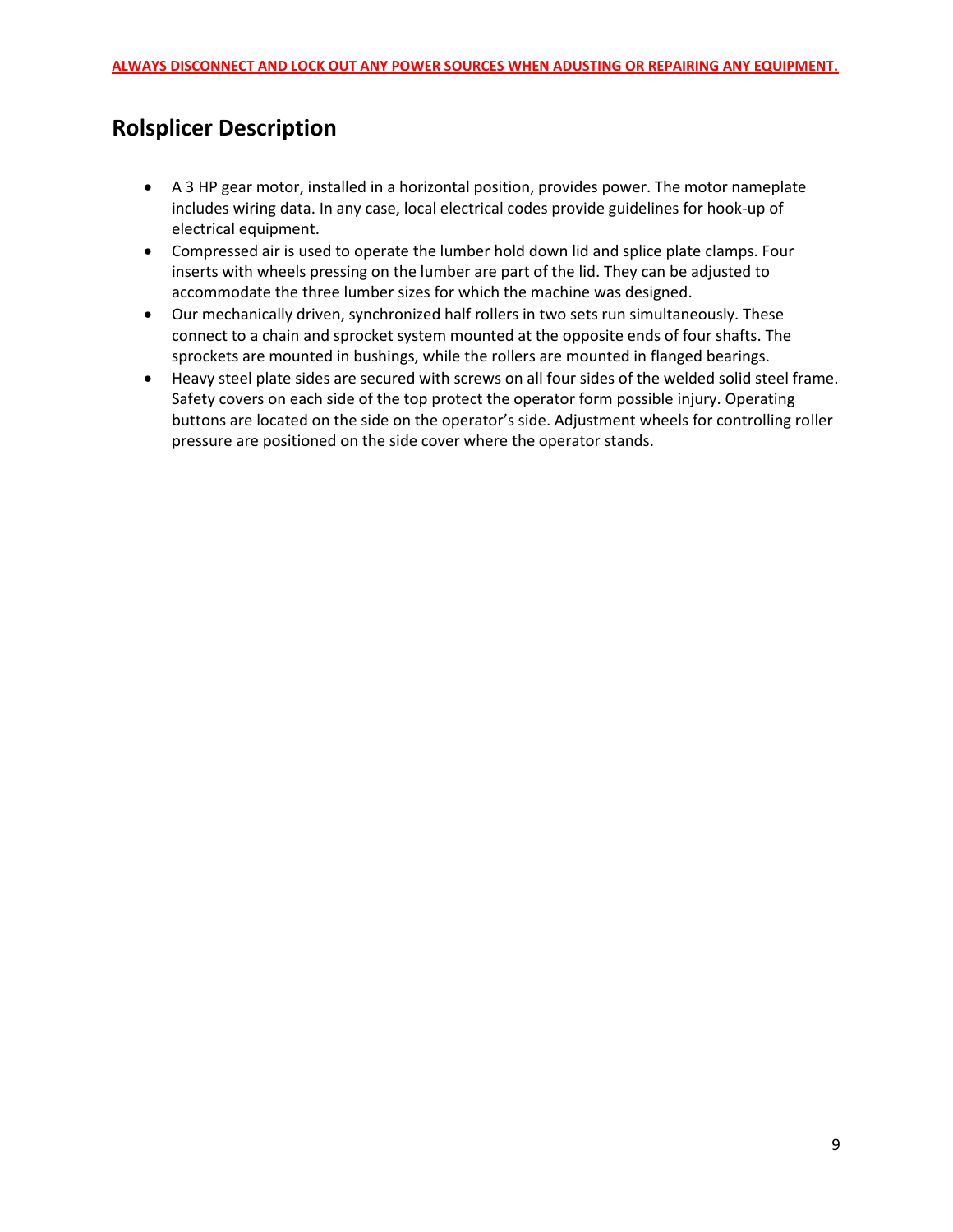# **Operating Instructions**

#### **General**

- All individuals assigned as operators for the Rolsplicer should read this manual prior to training. This will enable operators to familiarize themselves with the machine quickly and thus become proficient with its operation in the minimum time.
- Operating Controls Before attempting to operate the Rolsplicer, operators must know the location and function of each control.
- Operating Rolsplicer for the First Time Prior to any production, the following must be done:
	- 1. Connect incoming power to the exterior control box.
	- 2. Place power disconnect in the ON Position
	- 3. Plug compressed air supply into the rear of the machine. Although operating pressure should be approximately 100 PSI, it may be necessary to adjust so the hold down lid operates without excess shock.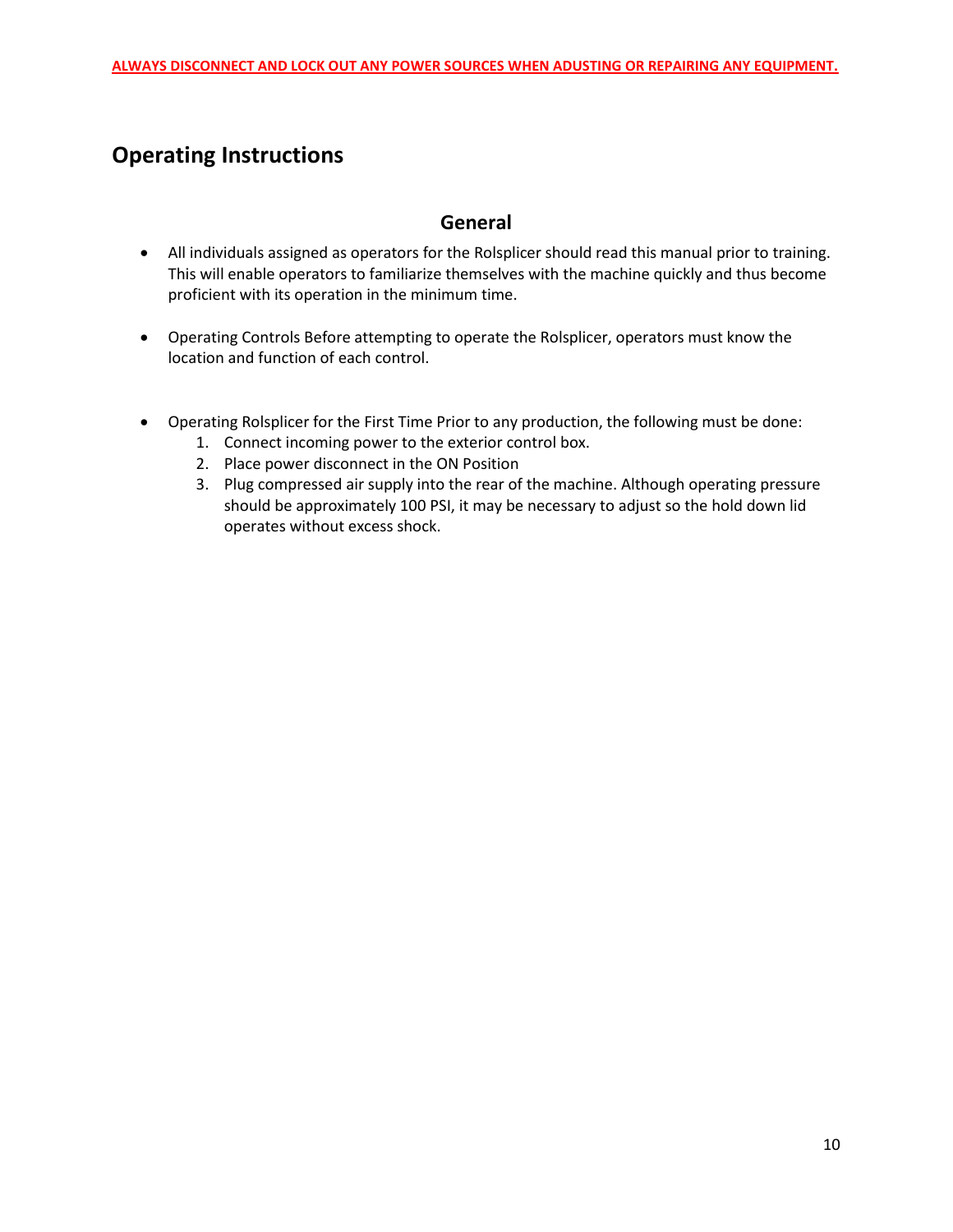## **Roller Adjustment**

- 1. Bring the press and push rollers into position by means of the jog button at the side of the machine. This starting will move the rollers into position independently of the normal cycle sequence.
- 2. With the lumber hold down lid open, place a representative piece of lumber in position between the rollers.
- 3. Loosen the two locknuts on the hand wheel shafts at the front of the machine.
- 4. Adjust the rollers by turning the hand wheels. Tightness should be as follows:
	- (a) Plate press rollers set for slip fit.
	- (b) Push rollers must be very tight to drive the lumber forward during the operating cycle.
- 5. Tighten the locknuts on the hand wheel shafts. Push the jog button again to move the rollers into the beginning position so the machine is again in normal sequence and ready for production.
- 6. Repeat the above procedure if additional adjustment is necessary.
- 7. Adjust mounting bracket weldment arm to provide from .030 to .050 tolerance with mini-valve cut-off switch.
- 8. To set up for 2 x 6 lumber, turn the adjustment nuts clockwise on top of the four lumber hold down wheel assemblies until the nut stops. Do not force these adjusters past their stopping point.

#### **Automatic Lid Speed Adjustment**

- 1. Opening and closing speeds of the lid are pre-set at the factory for safe operation. However, some adjustment may be necessary or desirable
- 2. Two airflow control valves are located on the lid-driving cylinder. One each for opening and closing speed. To adjust these speeds, loosen the tiny locknut on the appropriate valve. Turn clockwise for slower operation or counter-clockwise for faster operation. Be sure to TIGHTEN LOCKNUT after adjustment, since increasing lid operation speed can create a safety hazard. Adjustment is manual, according to the numbers stamped on the top.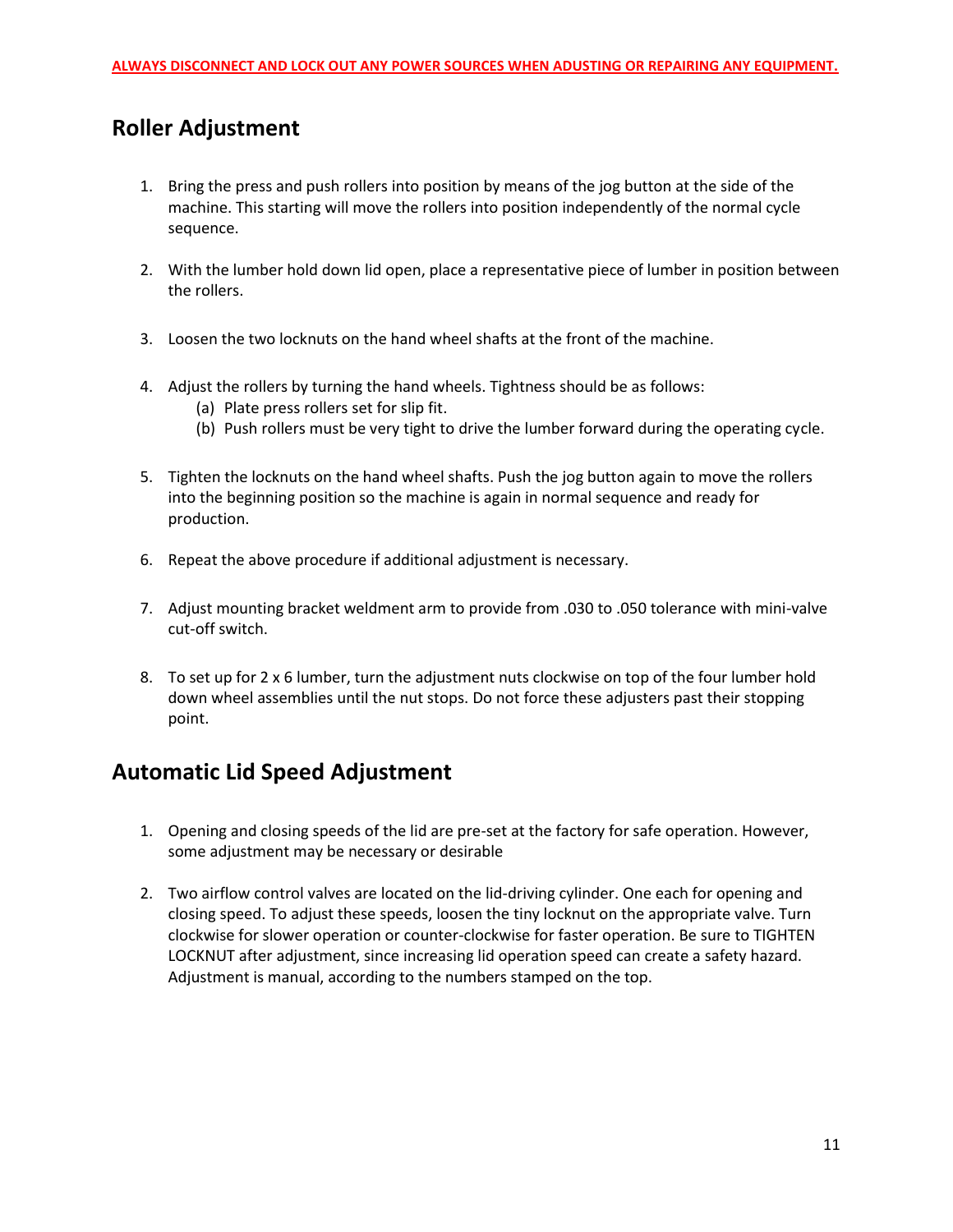# **Splicing Sequence**

- 1. Place the two chords to be spliced in the machine, centering the trailing edge of the first piece in the connector holding brackets. Position the second piece against the front piece, although they can be separated by as much as  $\frac{1}{2}$  inch.
- 2. Insert the connector plates into the connecting plate holding brackets, one on each side of the joint.
- 3. With both hands, Push both buttons on the Two Hand No Tie-down simultaneously to actuate the machine.
- 4. Push rollers will move trailing 2 x ? to end of leading 2 x ? with connector plates in position.
- 5. As lumber (chords) passes between press rollers, connector plates are embedded, and splice is complete. Lumber hold down lid will open and completed splice is in view. Remove from machine and Rolsplicer is ready for the next splice.

NOTE: Although one person can operate the Rolsplicer for many chord lengths, long chords require two persons to handle more easily. Connector plates not designed for roller application are unsuitable for use with this machine.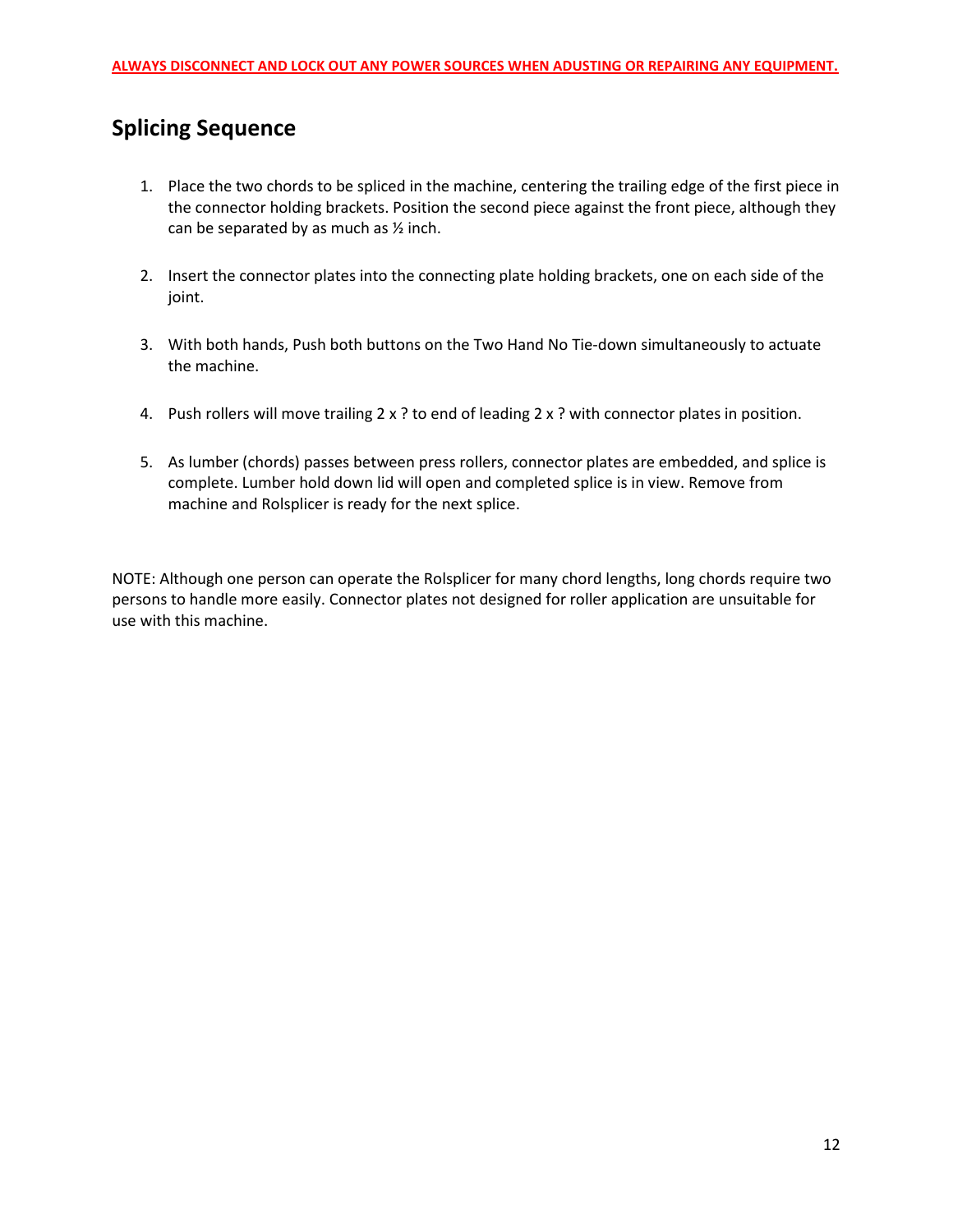# **Cleaning, Lubrication and Inspection**

- Regular maintenance should be provided on a routine, scheduled basis by shop personnel. Major items of concern include the following:
	- 1. Cleaning to remove build-up dirt or other debris, which may cause jamming and/or binding of moving parts, chains and sprockets.
	- 2. Lubrication to keep moving parts operating smoothly and reduce wear.
	- 3. Inspection to detect problems of wear and breakdown before becoming major problems, which would prevent operation.
- A recommended schedule for cleaning, checking and lubrication is shown as Table I.
- While cleaning and lubricating, look for signs for cracking, extreme wear, bending or breakage of chains, sprockets, bearings and basic structure.

#### **Table I**

#### **Frequency Procedure Materials /Equipment** Daily **Daily** Clean and Remove all debris from under the machine Daily Drain water in air hose Daily Daily **Daily** Air Pressure Adjustment to 100 PSI Adjustment knob on Air Regulator Weekly Grease Idler Sprocket General purpose grease Weekly **Adjust chain to 35 lbs. Torque Torque Wrench** Wrench Quarterly **Tighten All loose fittings, nuts,** bolts etc.

#### **Cleaning, Lubrication and Inspection**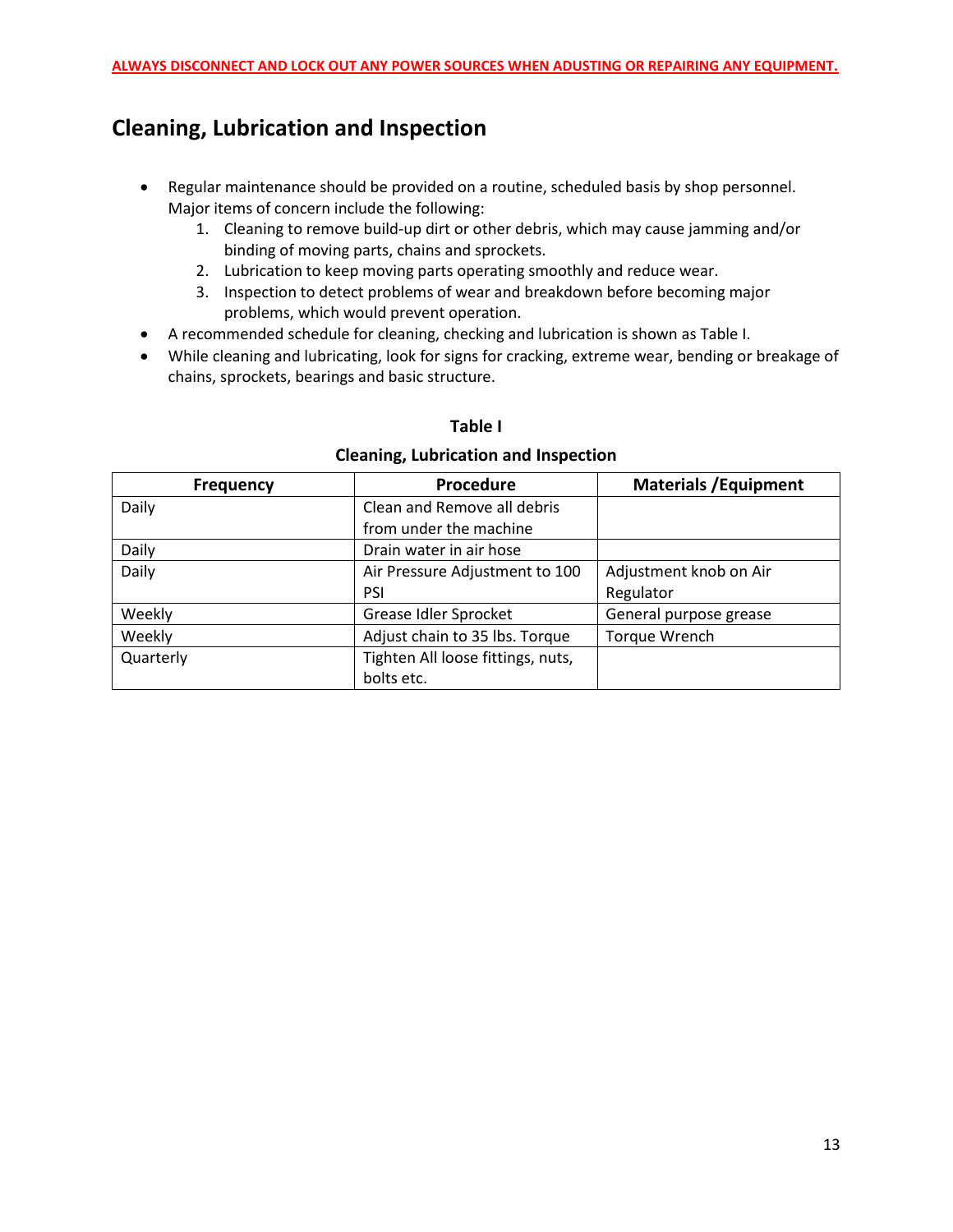# **Trouble Shooting and Repair**

- Although the intent has been to design a low maintenance machine, breakdowns may occur. A systematic approach should be used to isolate the cause(s) and make repairs when a malfunction takes place.
- Table II outlines symptoms, possible causes and repair procedures. Following these recommendations should solve most problems.

| Symptom                          | <b>Possible Cause</b>          | <b>Corrective Action</b>            |  |  |
|----------------------------------|--------------------------------|-------------------------------------|--|--|
| Machine won't work               | Electrical                     | Check fuses and replace if          |  |  |
|                                  |                                | necessary                           |  |  |
| Motor won't start                |                                | <b>Release Emergency Stop</b>       |  |  |
| Machine won't work               | <b>Faulty Air Valve</b>        | Jog Rollers into correct position   |  |  |
|                                  |                                | Push two hand tiedown               |  |  |
| Motor will start                 |                                | If machine doesn't work, then       |  |  |
|                                  |                                | replace two hand no tie-down        |  |  |
| Rollers continue to rotate after | Cam Valve is out of adjustment | Adjust Cam Valve into tolerance     |  |  |
| two hand tiedown is released     | with the timing sequence.      | with timing.                        |  |  |
| <b>Irregularly placed Plates</b> | Clamping Cylinder may be       | Replace                             |  |  |
|                                  | broken on the end              |                                     |  |  |
|                                  | Machine may be out of time     | Re-Time (see below)                 |  |  |
|                                  | Clamping Cylinder may have     | Readjust clamp and retighten        |  |  |
|                                  | slipped                        |                                     |  |  |
| Gap in splice between lumber     | Chain loose, or machine out of | Re-time as Follows:                 |  |  |
|                                  | time                           |                                     |  |  |
|                                  |                                | Loosen Idler<br>1.                  |  |  |
|                                  |                                | Jump chain back into<br>2.          |  |  |
|                                  |                                | position.                           |  |  |
|                                  |                                | Put chain back on<br>$\mathbf{3}$ . |  |  |
|                                  |                                | sprockets to the point              |  |  |
|                                  |                                | where push rollers are              |  |  |
|                                  |                                | (1") ahead of press                 |  |  |
|                                  |                                | rollers.                            |  |  |
|                                  |                                | Tighten Idler to 35 lbs.<br>4.      |  |  |
|                                  |                                | Torque.                             |  |  |

# **Table II**

#### **Trouble Shooting**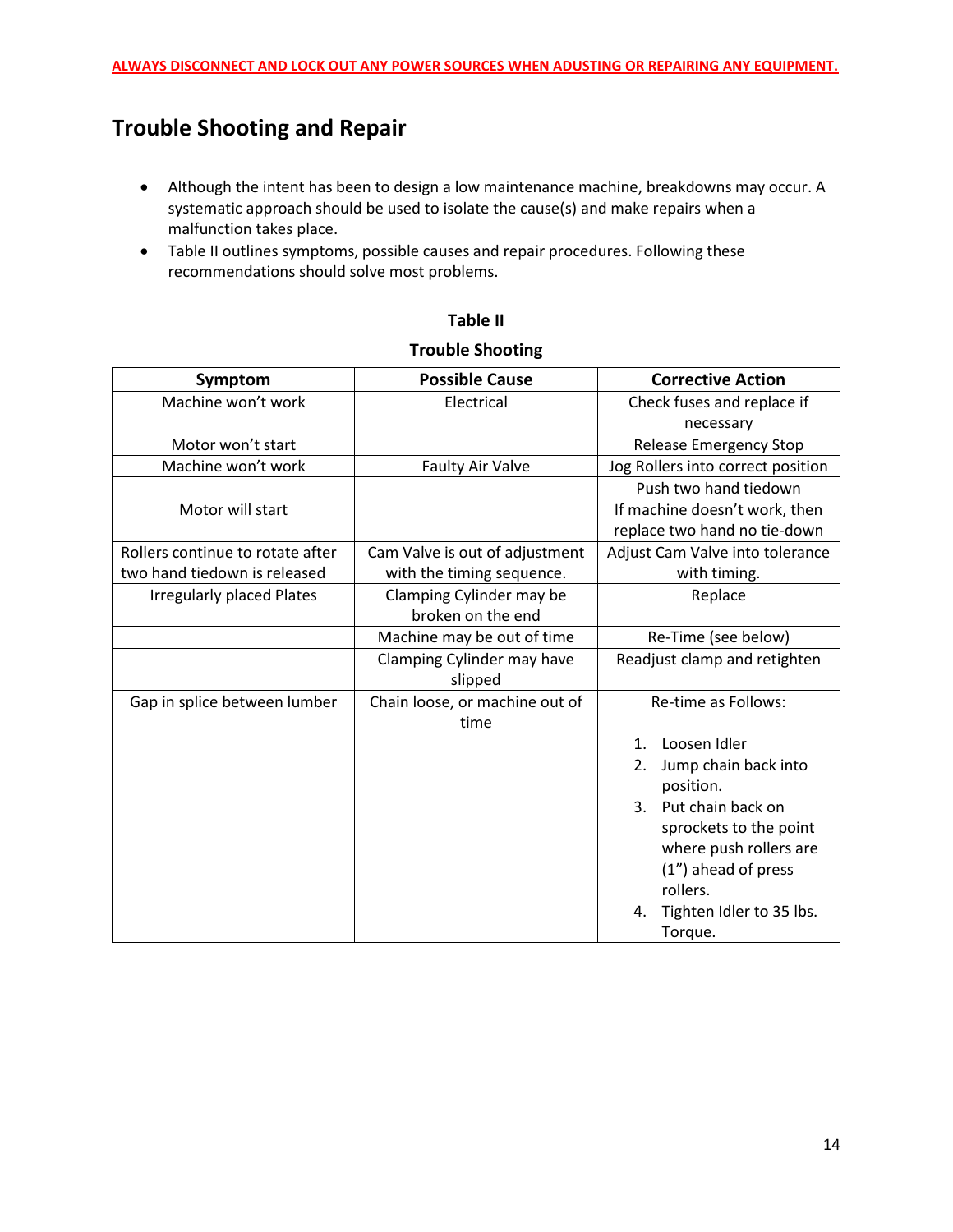# **WARRANTY**

Square 1 Design & Manufacture, Inc. warrants the equipment manufactured by it, to be free from defects in materials or workmanship for one (1) year from the date of delivery to the original purchaser. This is provided the equipment had been properly installed, operated, used, cared for, adjusted, cleaned and lubricated by the owner. All equipment claimed to be defective shall be returned to Square 1 Design & Manufacture, Inc. charges prepaid. All collect shipments will be refused. If upon inspection Square 1 Design & Manufacture Inc. determines to its satisfaction, that any part of the equipment is defective, Square 1 Design & Manufacture, Inc, at its option, correct the defect by repair or replacement. This warranty shall not apply if the original equipment had been altered or modified by any person other than Square 1 Design & Manufacture Inc. This Warranty shall not apply to starters, motors, gear reducers, or microswitches that are component parts of the equipment. Those separate component parts are governed by separate warranties of the respective component manufacturers, which warranties of the respective component manufacturers which warranties may be shorter than or longer than the one (1) year warranty granted by Square 1 Design & Manufacture, Inc. upon request by the owner. Any repairs are available from Square 1 Design & Manufacture Inc. upon request by owner. Any repair or replacement of such component parts shall be governed solely by manufacturer, and it shall be owner's responsibility to enforce any warranty claims directly with such component part manufacturer.

#### **EXCEPTION FOR THIS WARRANTY AS EXPRESSLY STATED, SQUARE 1 DESIGN & MANUFACTURE, INC. MAKES NO OTHER WARRANT EXPRESSED OR IMPLIED. ANY IMPLIED WARRANTY OF MERCHANTABILITY OR FITNESS FOR A PARTICULAR PURPOSE IS HEREBY DISCLAIMED.**

Square 1 Design & Manufacture Inc. shall not be liable for damages, direct, consequential, or incidental, or for delays, if such occur as a result of defects in material or workmanship.

# **SQUARE 1 DESIGN & MANUFACTURE INC.**

| <b>PURCHASE DATE:</b> |  |
|-----------------------|--|
| <b>MODEL NUMBER:</b>  |  |
| <b>SERIAL NUMBER:</b> |  |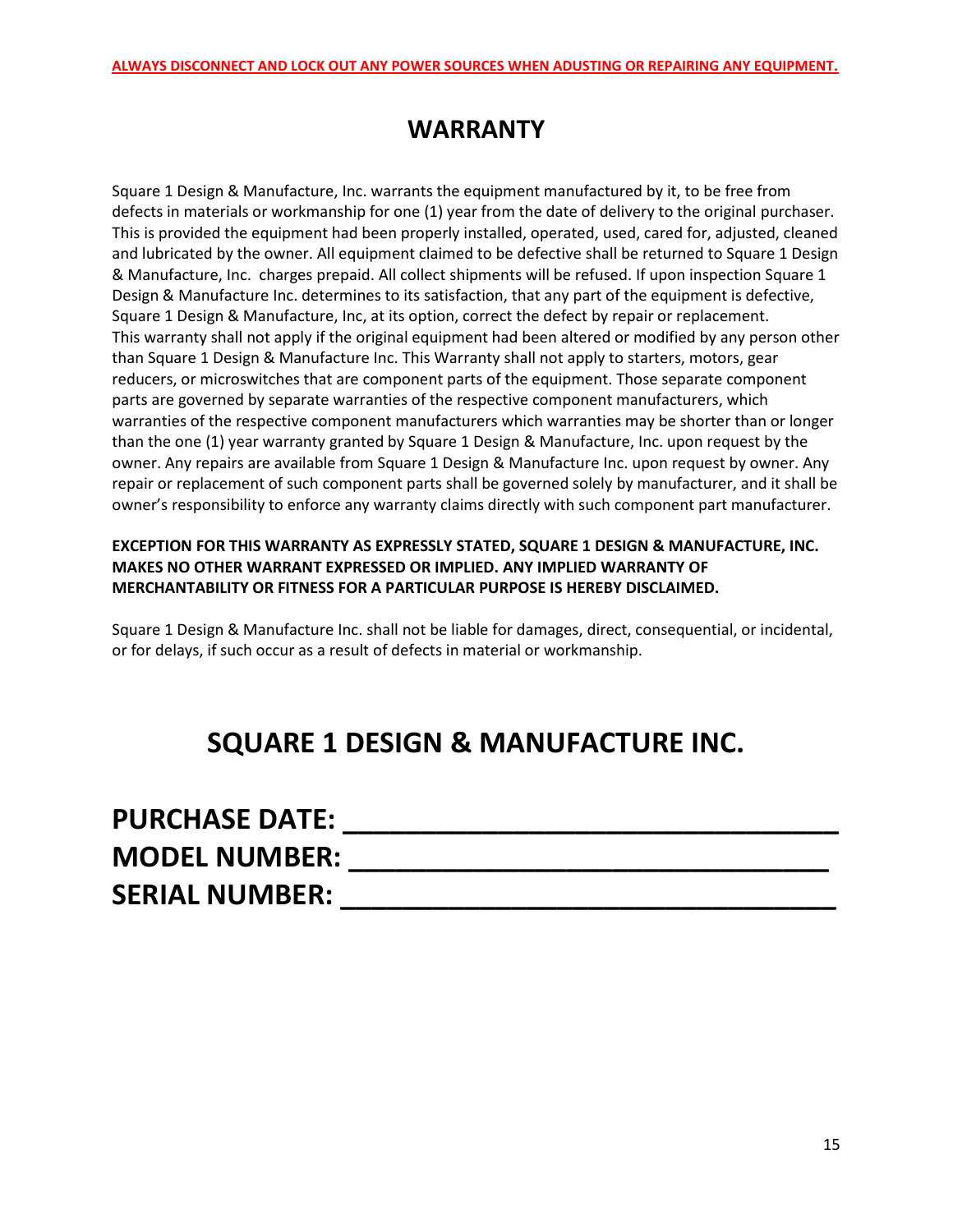# **ORDERING REPLACEMENT PARTS:**

Replacement parts can be ordered by calling, emailing, or faxing:

## **Square 1 Design & Manufacture Inc.**

## **1 Clark Road**

## **Shelbyville, IN 46176**

## **Phone: +1-866-647-7771**

## **Fax: +1-866-646-5771**

## **www.Square1Design.com**

**[Sales@square1design.com](mailto:Sales@square1design.com)**

When ordering parts, you must include the serial and model #'s of your Square 1 Design Intelligent Stacking System.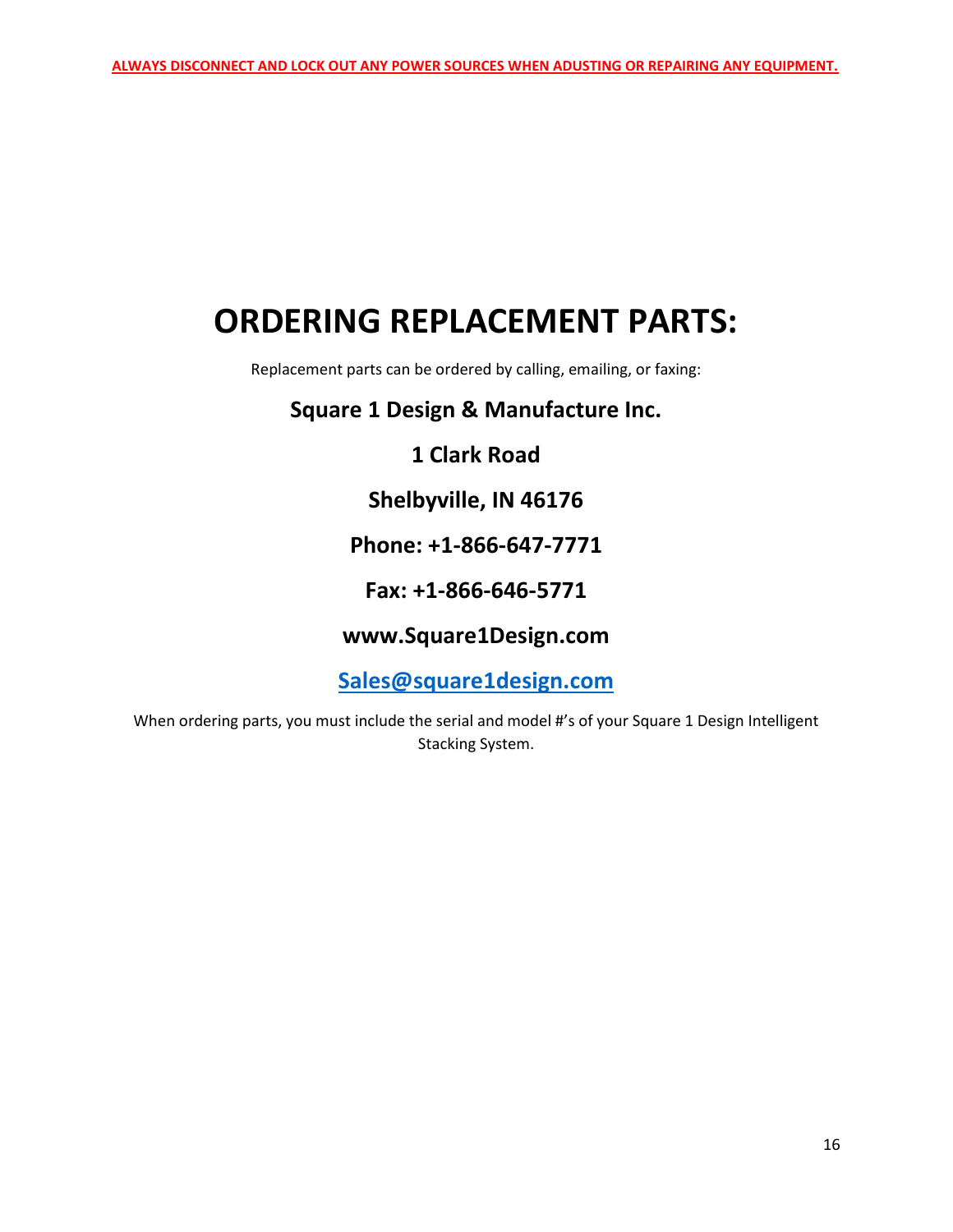

**Idler Assembly**



**Clamping and Lid Cylinder**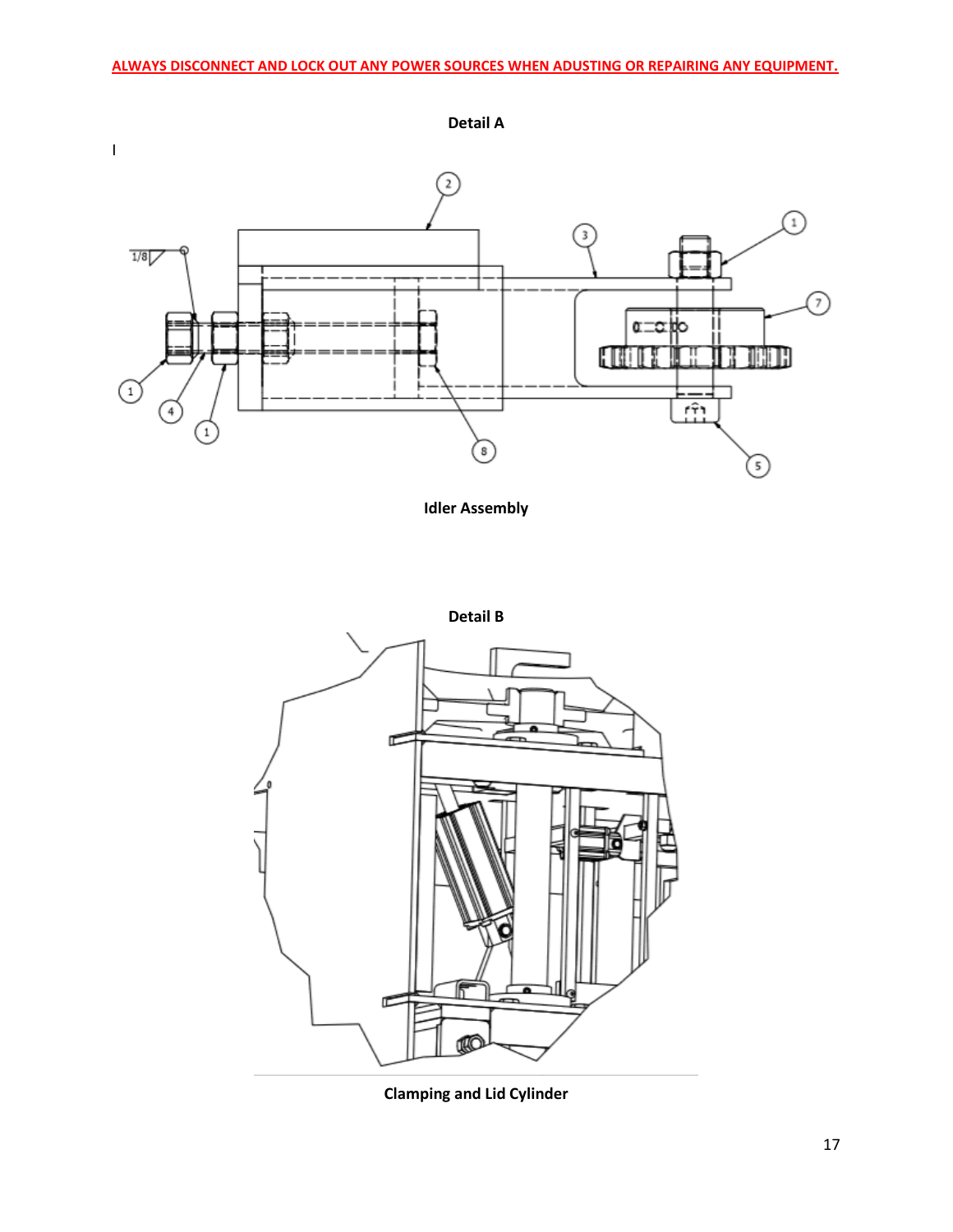**ALWAYS DISCONNECT AND LOCK OUT ANY POWER SOURCES WHEN ADUSTING OR REPAIRING ANY EQUIPMENT.**

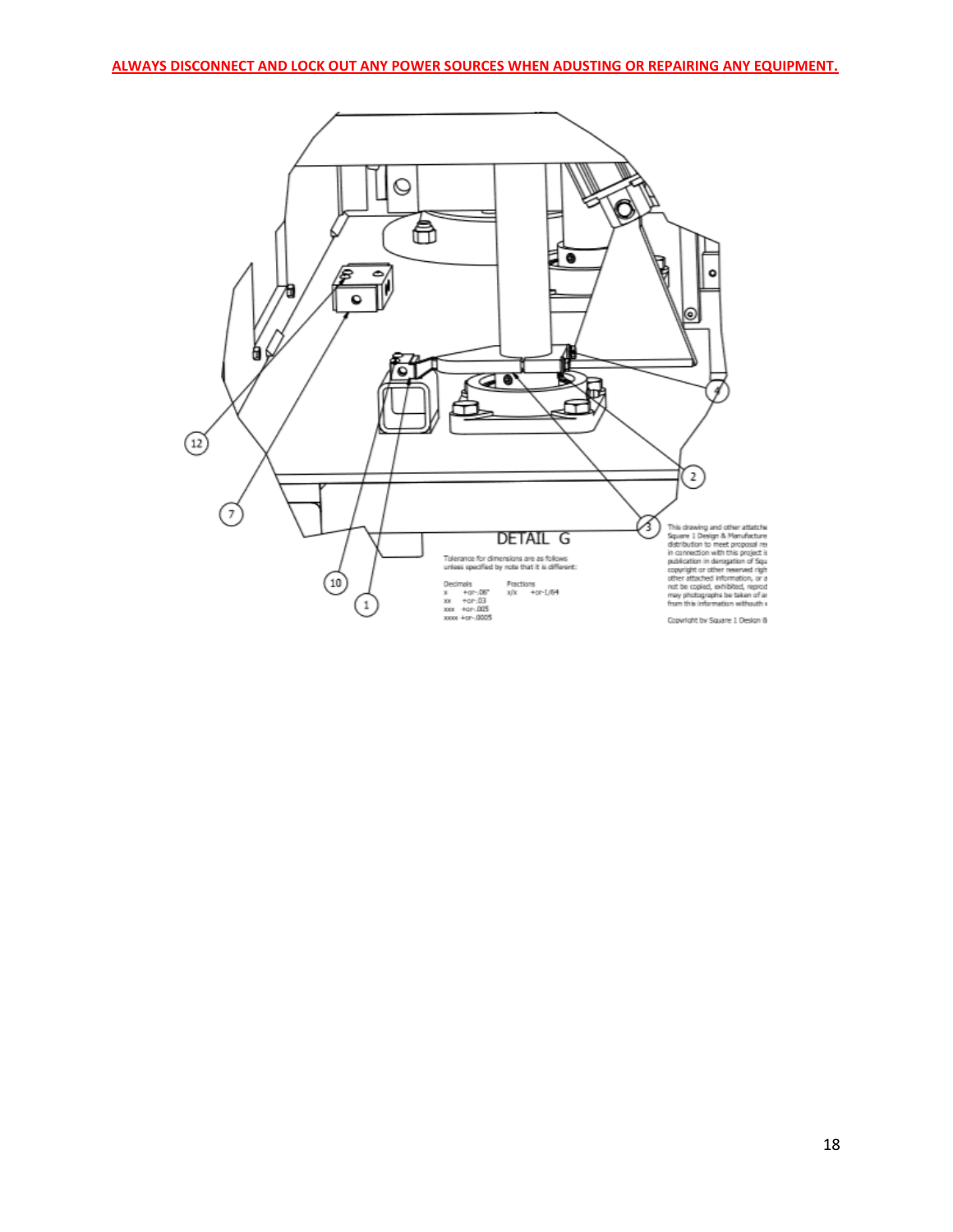

**Detail C**

**Pressure Regulator and Two hand Tiedown**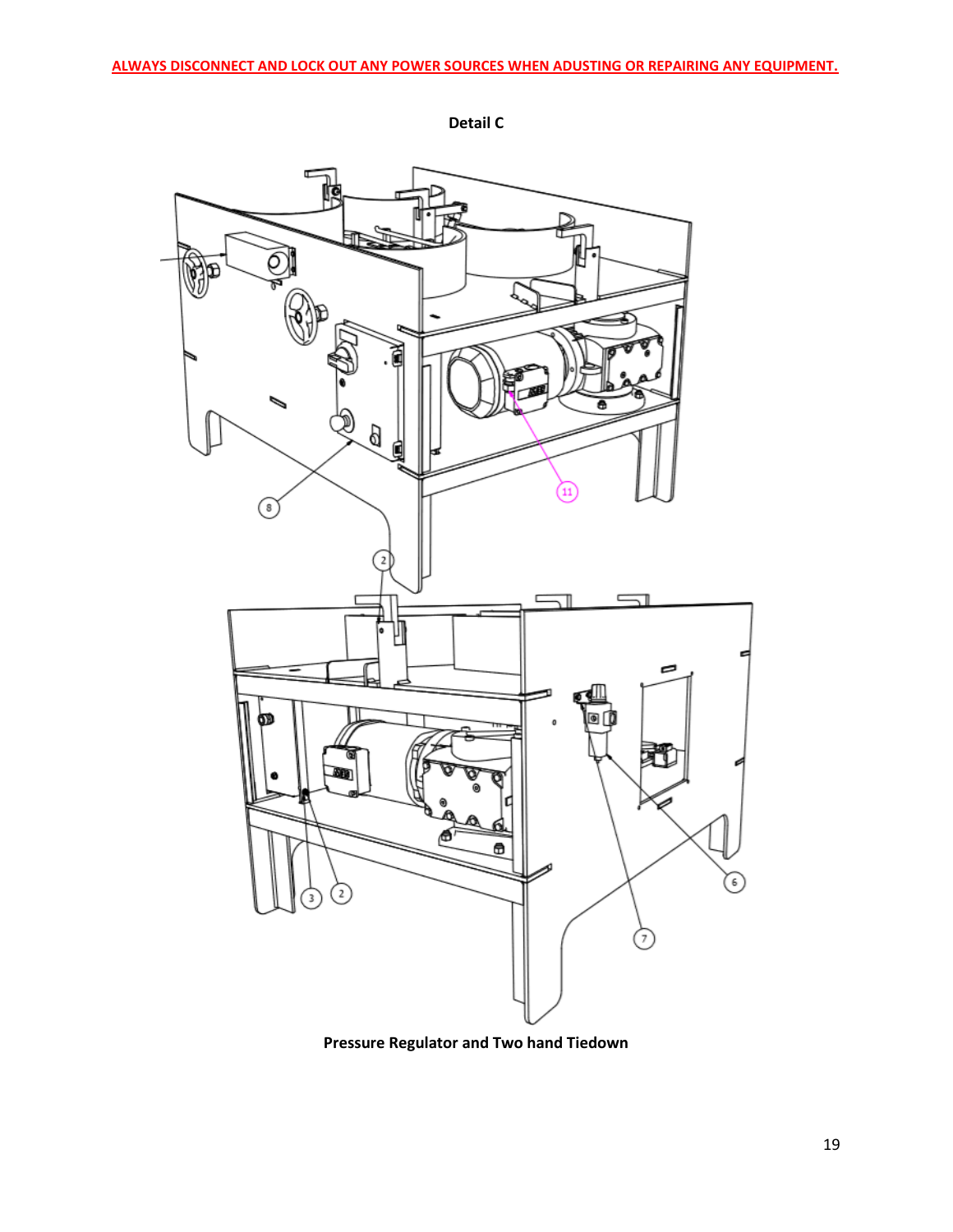

**Drive Sprocket Assembly**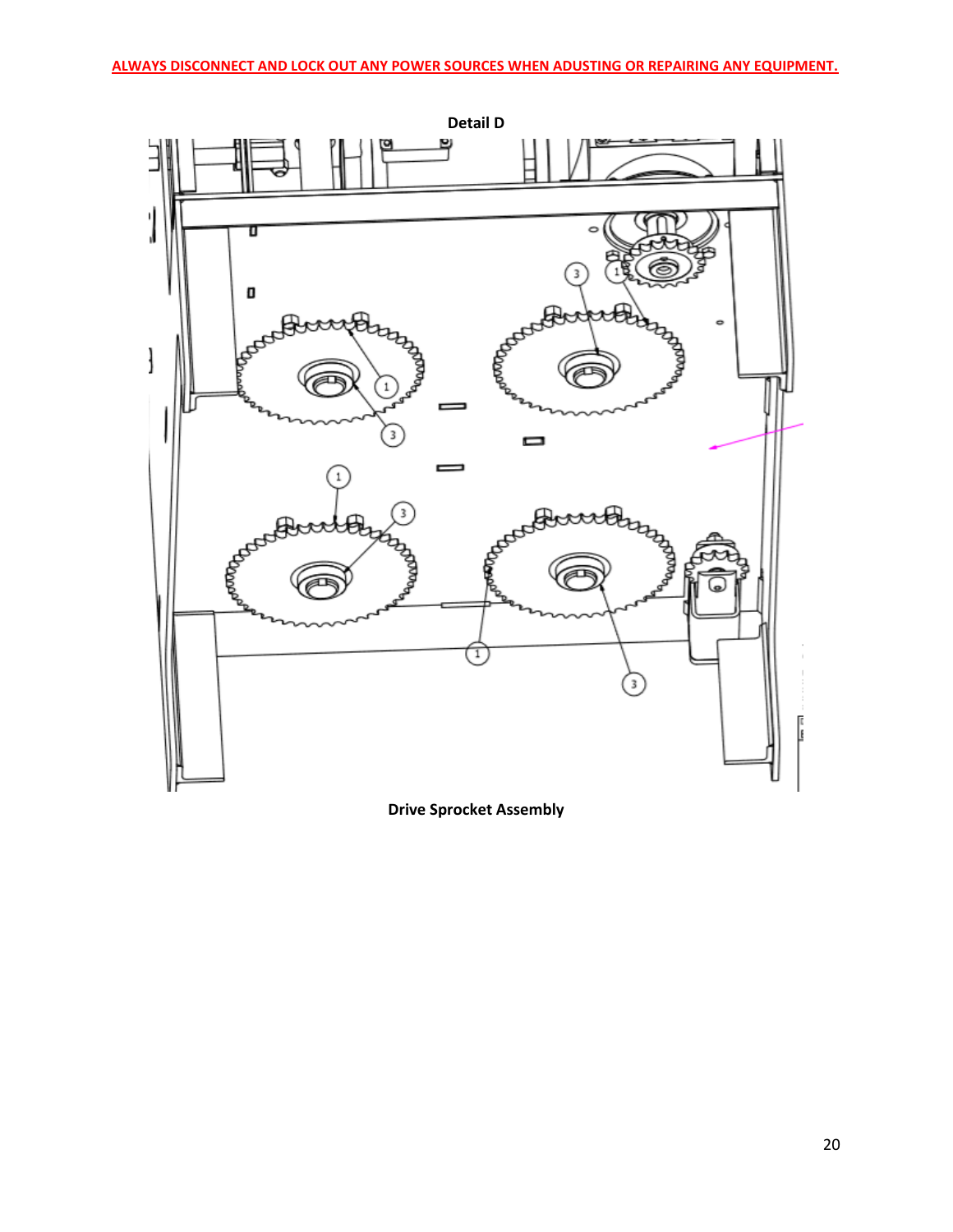

**Detail E**

**Air Diagram for Two Hand No Tie-Down**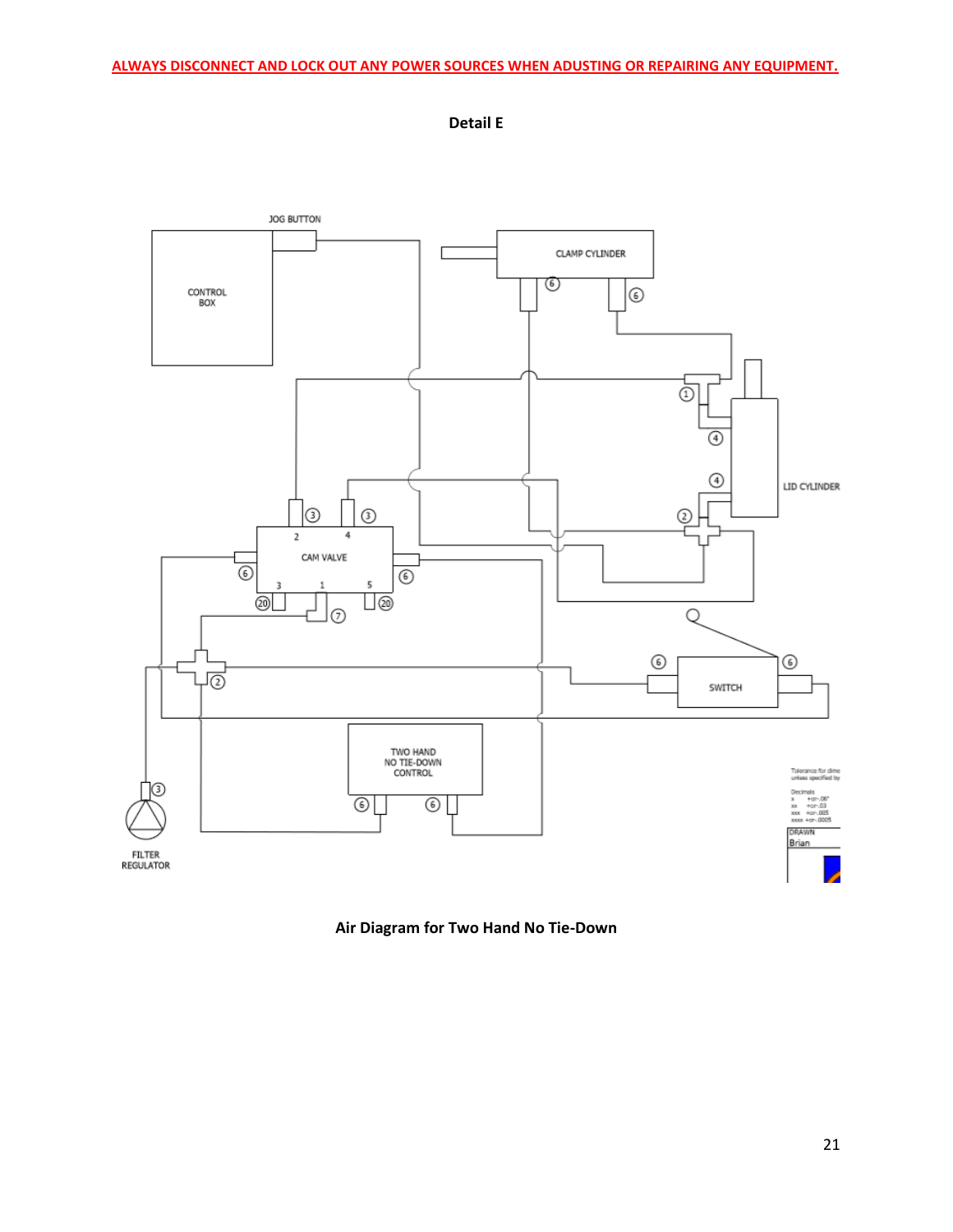

**Detail F**

**Rolsplicer Wheel Home Position (As set to a right to left)**